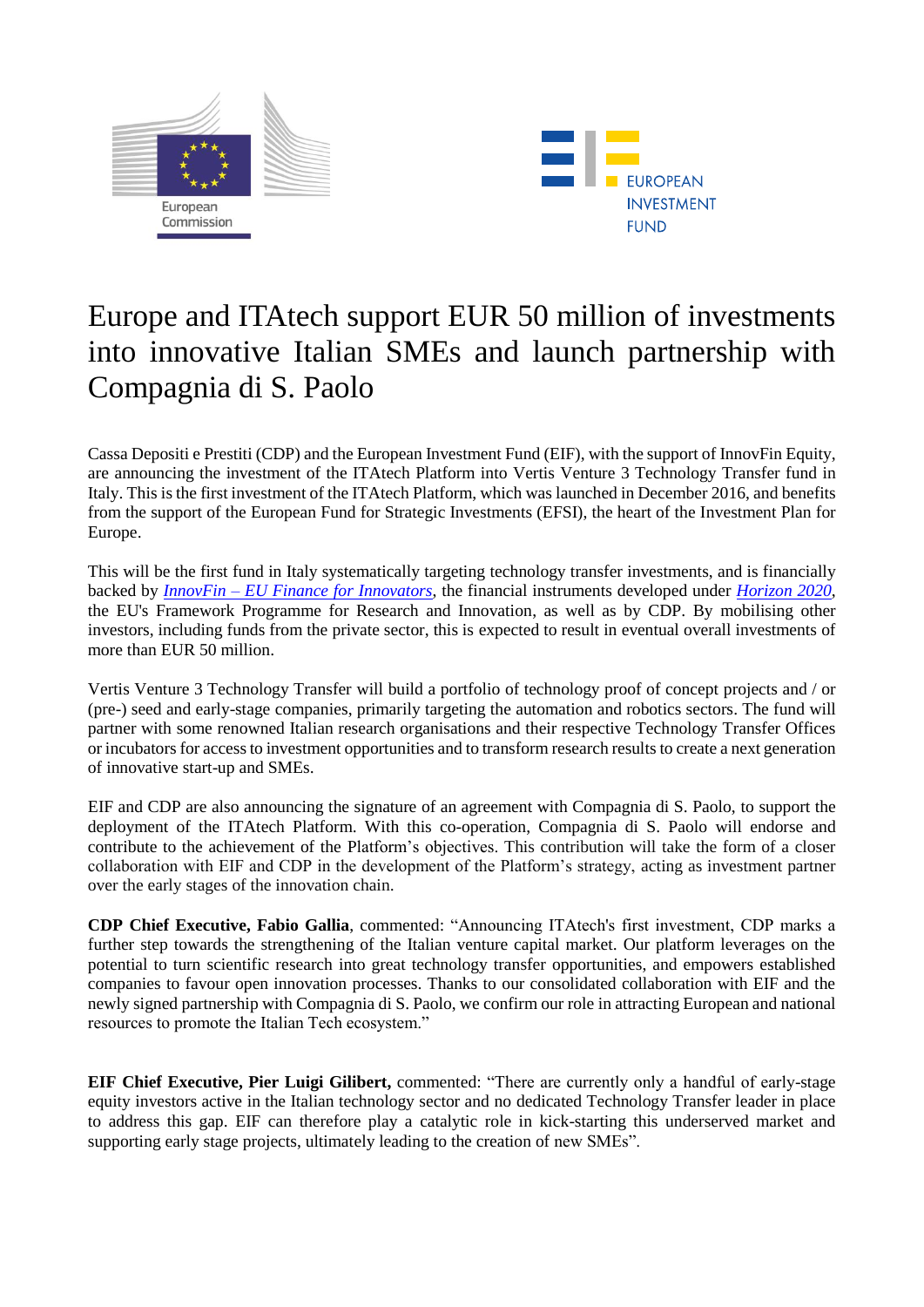**European Commission Carlos Moedas**, responsible for Research, Science and Innovation, said: "Carlos Moedas, European Commissioner for Research, Science and Innovation, said: "This equity investment in Italian companies backed by EU funding puts research and innovation in the driving seat, creating market opportunities, jobs and growth."

**Compagnia di San Paolo, President Francesco Profumo**, commented: "The aim of our 2020 Strategic Plan is to build a modern philantropy foundation, as hub of skills and services with financial leverage. Regarding innovation initiatives, Compagnia di Sanpaolo is focused to increase its positive impact on local and national economy development by promoting IP protection and valorization, finalized to advanced technology transfer, through proof-of-concept and patient venture capital investments for stimulating new entrepreneurship. To this end, the Compagnia di San Paolo will provide ITAtech Platform with financial support, managerial expertise in the advanced technology transfer sector and technical skills from its leading funded institutions, LINKS Foundation and Istituto Superiore Mario Boella, already involved into technology transfer and applied research programs."

**Vertis SGR Chief Executive, Amedeo Giurazza,** commented: "We have been pioneers in private equity and venture capital for Southern Italy; now, the investment in Vertis Venture 3 Technology Transfer by ITAtech, gives us the responsibility to pioneer technology transfer investments too. Focusing on Industry 4.0 and related technologies, we will leverage Italian research and industrial excellences to promote the growth of our country and Europe."

# **ENDS**

#### **About the European Investment Fund**

The European Investment Fund's (EIF) is part of the European Investment Bank group. Its central mission is to support Europe's micro, small and medium-sized businesses by helping them to access finance. EIF designs and develops both venture and growth capital, guarantees and microfinance instruments which specifically target this market segment. In this role, EIF fosters EU objectives in support of innovation, research and development, entrepreneurship, growth and employment.

#### **About CDP**

Cassa depositi e prestiti (CDP) is the National Promotional Institution that has supported the Italian economy since 1850. It finances public investments, nurtures international cooperation and is the catalyst for the country's infrastructure growth. It backs Italian enterprises, helping them innovate and grow, while fostering their exports and international expansion. As the primary operator in social and affordable housing, CDP contributes to the growth of the Italian real estate sector and promotes urban transformation. CDP's important stimulative role in Italy's economy is evident in its 2016-2020 Business Plan. During this five-year period, CDP will inject EUR 160 billion, plus over EUR 100 billion through public and private funds, into the economy to help drive Italian growth. More info: [en.cdp.it](http://en.cdp.it/)

#### **About Compagnia di San Paolo**

The Compagnia di San Paolo pursues socially useful objectives in order to promote cultural, civil and economic development with the income from its assets.

Article three of the Articles of Association states that Compagnia operates in the sectors allowed under Legislative Decree 17th May 1999 no. 153, from which relevant areas are chosen every three years. In any case, Compagnia only makes this choice within the broad areas in which its institutional activity is organized, such as [research and education,](http://www.compagniadisanpaolo.it/eng/Operational-Departments/Research-and-Health) the [arts, cultural heritage and activities,](http://www.compagniadisanpaolo.it/eng/Operational-Departments/Art-Cultural-Activities-and-Heritage) [health,](http://www.compagniadisanpaolo.it/eng/Operational-Departments/Research-and-Health) an[d social policy.](http://www.compagniadisanpaolo.it/eng/Operational-Departments/Social-Policies)

More info: www.compagniadisanpaolo.it